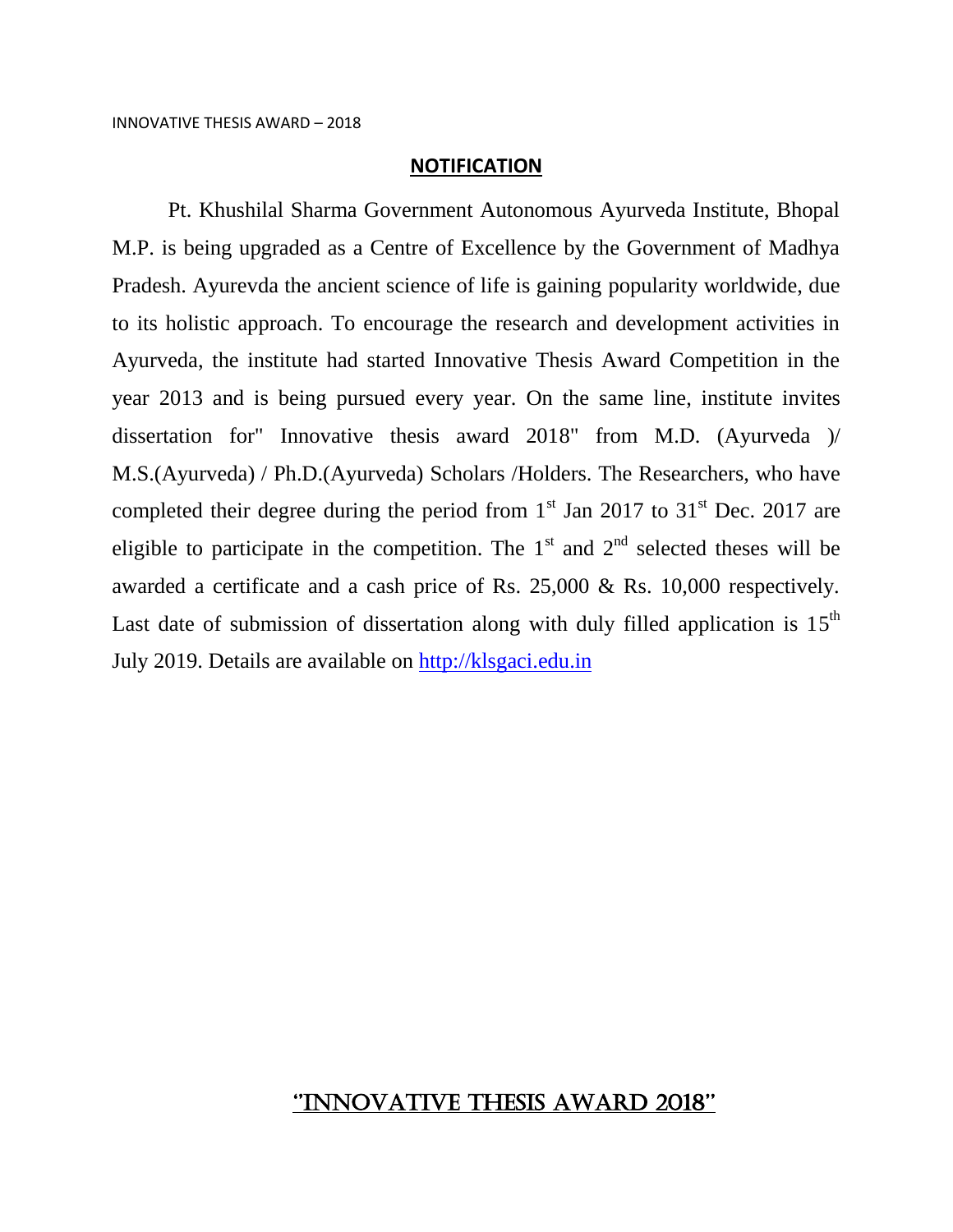### **SPONSORED BY:**

### **Pt. Khushilal Sharma Government (Autonomous)**

### **Ayurveda College & Institute, Bhopal (M.P.)**

Ayurevda the ancient science of life is gaining popularity worldwide, due to its holistic approach. In this scientific era there is a great need to revalidate Ayurvedic principles in light of advancement. To encourage the research activities of Ayurveda across the Nation, Pt. Khushilal Sharma Institute & College, Bhopal had started Innovative thesis award competition in the year 2013. To pursue its objectives institute invites dissertation for best thesis award 2018 from M.D. (Ayurveda)/ M.S. (Ayurveda)/ Ph.D. (Ayurveda) researchers.

#### **Evaluation and Selection Procedure**

- Expert Panel of evaluators appointed by Principal, Pt. Khushilal Sharma Government Autonomous Ayurveda College & Institute, Bhopal, (M.P.) will scrutinize and short list "Innovative Thesis" and will announce the winners and runner up.
- $\triangleright$  The decision of the Principal will be final in all matters relating to competition which will be taken in consultation with the evaluation panel appointed for the purpose.
- $\triangleright$  The winners & runner up will receive a certificate and cash prize as under:-

 $1<sup>st</sup>$  prize – Rs. 25,000 (Rs. Twenty five thousand only)

 $2^{nd}$  prize – Rs. 10,000 (Rs. Ten thousand only)

#### **Eligibility**

 $\triangleright$  Any Candidate whose M.D. (Ayurveda)/ M.S. (Ayurveda)/ Ph.D. (Ayurveda) thesis has been accepted by the recognized University in India during the period from  $1<sup>st</sup>$  January 2017 to  $31<sup>st</sup>$  December 2017 will be eligible to participate in the competition.

#### **Terms and Conditions**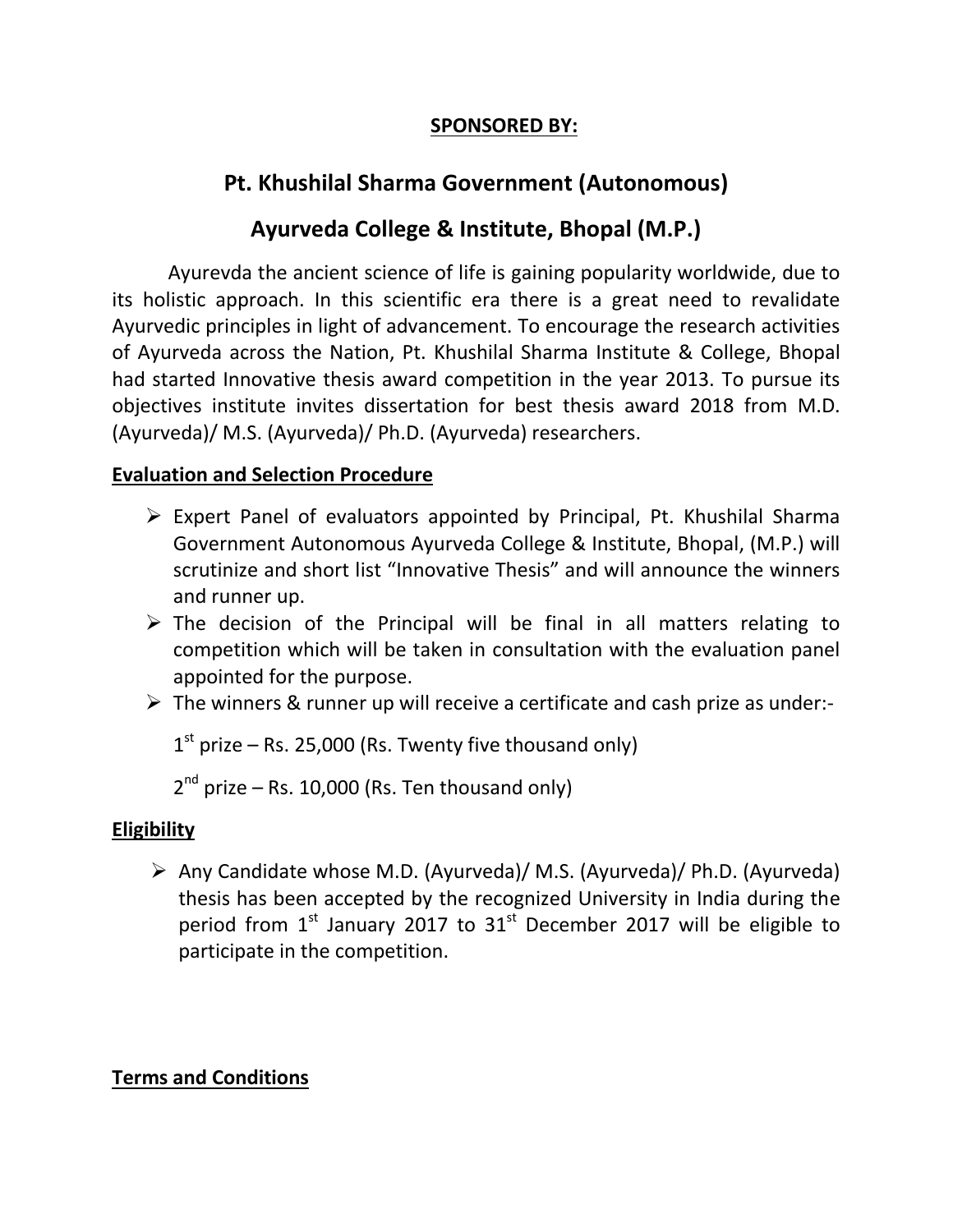- $\triangleright$  Application must be submitted on a prescribed form and it must reach to the institute before the specified date.
- $\triangleright$  Research to be restricted to Ayurvedic field only.
- $\triangleright$  The thesis must be the basic and original work of the researcher.
- $\triangleright$  Thesis written in English/Hindi only will be considered for evaluation.
- $\triangleright$  The author has to give his/her consent for submission of one copy to institutional library of Pt. Khushilal Sharma Government Autonomous Ayurveda College & Institute, Bhopal (M.P.) by duly filling up the declaration form enclosed as Annexure I
- $\triangleright$  The author should submit one hard copy & one soft copy (PDF) sent by email to the Institute.
- $\triangleright$  Last date of submission of dissertation along with duly filled application is **15 July 2019**

#### **Release of the awards**

The awards will be presented at Annual function or on a suitable occasion of Institute or as decided by the Principal.

### **Last date of submission**

## **15 July 2019**

Submission for the award and all related communication to –

 $\triangleright$  Pt. Khushilal Sharma Government Autonomous Ayurveda College &

Institute, Science Hills, Behind MANIT, Kolar Road, Bhopal, (M.P.)

Pin-462003

Website - [http://klsgaci.edu.in](http://klsgaci.nic.in/)

E-Mail – [principal@klsgaci.nic.in](mailto:principal@klsgaci.nic.in)

Ph. No. 0755 – 2970310

## APPLICATION FORM FOR INNOVATIVE THESIS AWARD 2018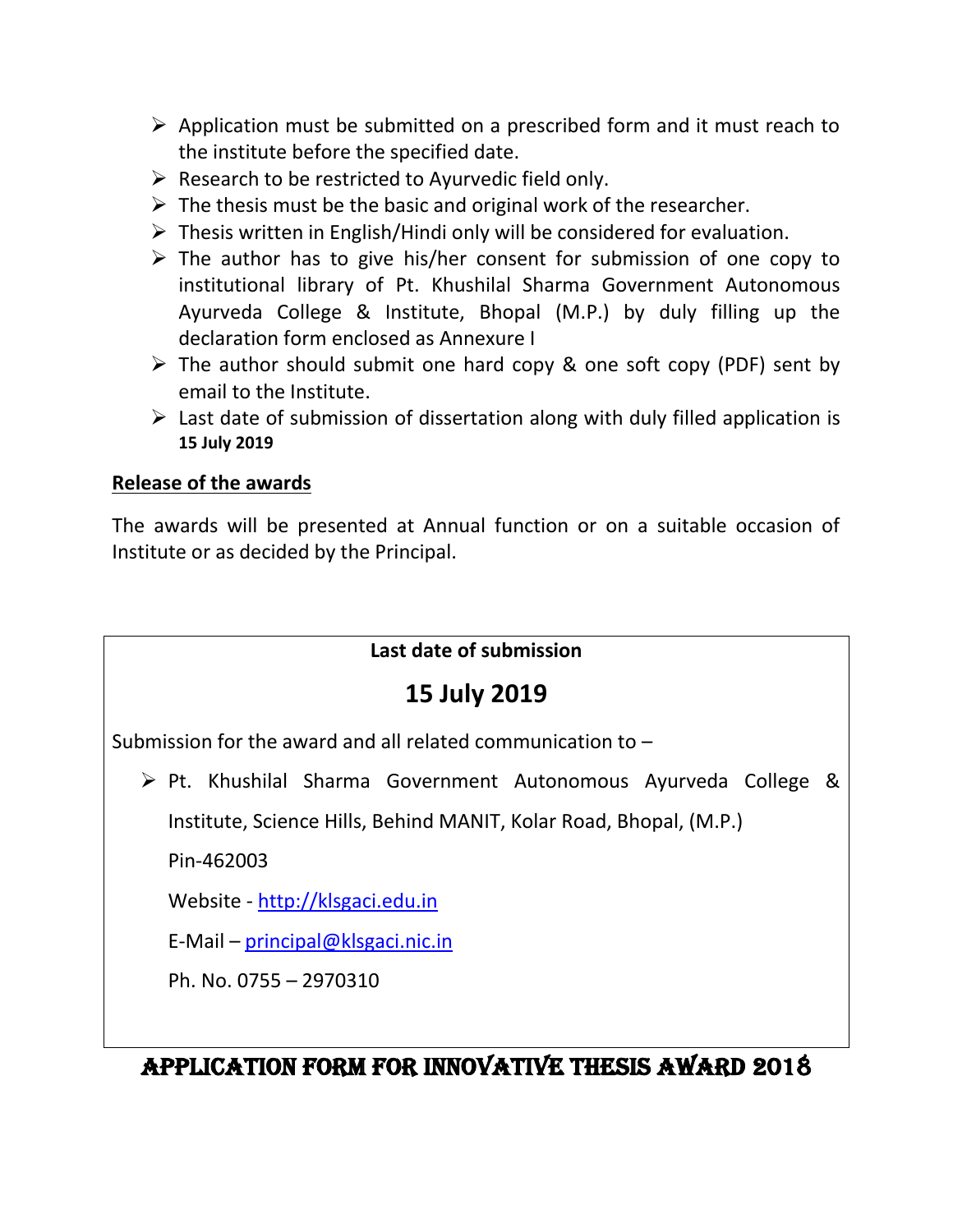| Name                                       |  |
|--------------------------------------------|--|
| Father's Name/Husband Name                 |  |
| Address                                    |  |
|                                            |  |
| Email. & Phone No.                         |  |
| Author's Degree                            |  |
| Specialization                             |  |
| Title of the Thesis                        |  |
|                                            |  |
| <b>Granting University/Institute</b>       |  |
| Dissertation Submission Date               |  |
| Institution<br>&<br>Author's<br>Current    |  |
| affiliation information                    |  |
| Abstract (limited to 6 pages & text should |  |
| be in 12 point font double spaced with one |  |
| inch margin)                               |  |
| A current & complete CV of the             |  |
| author                                     |  |
|                                            |  |
|                                            |  |
| Please justify in not more than 100        |  |
| words as to why your research work         |  |
| be considered as innovative                |  |
|                                            |  |
|                                            |  |
|                                            |  |

#### **Date & Place Signature & Name of Scholar**

# Annexure-1